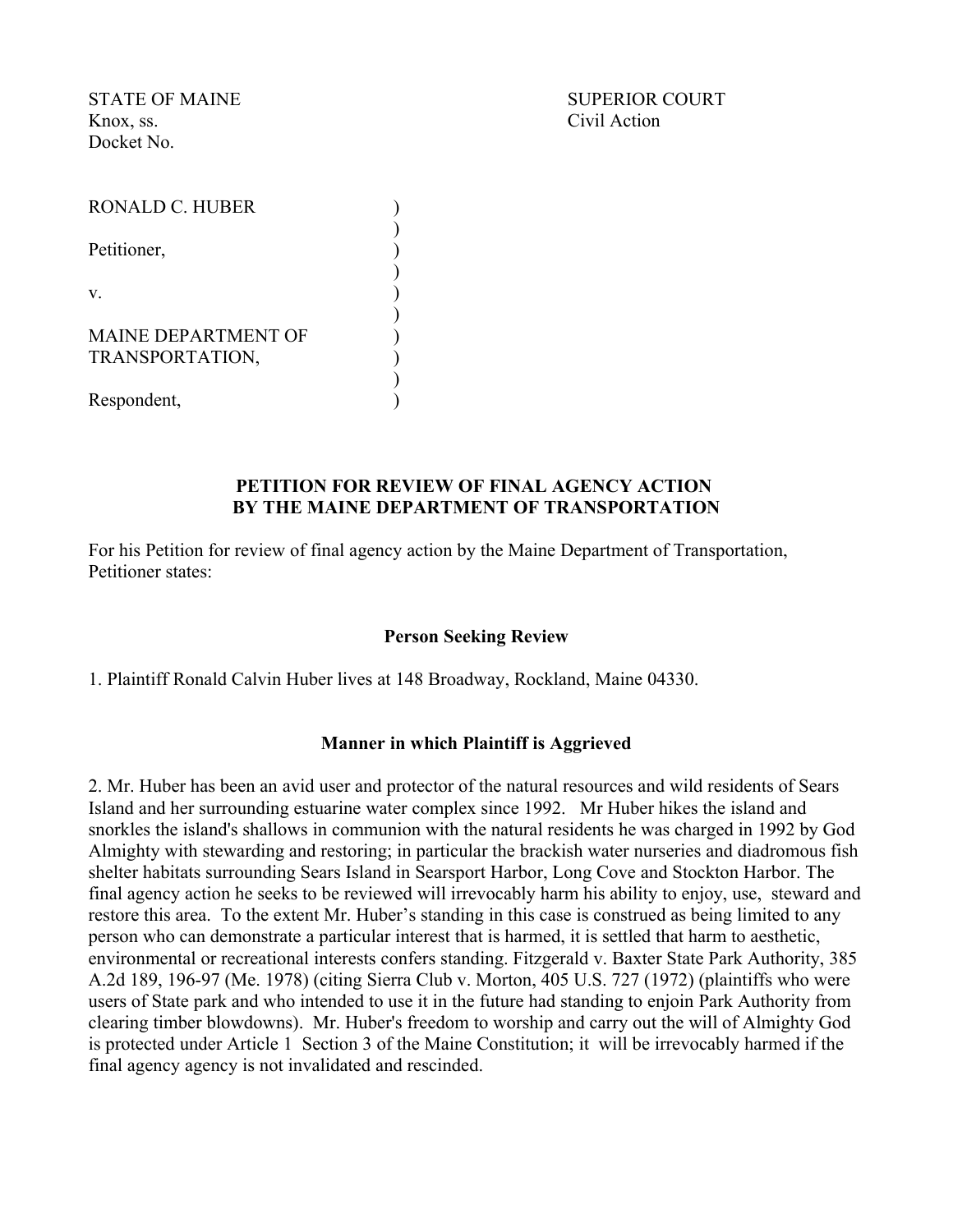## **Final Agency Action to be Reviewed**

3. The final agency action Plaintiff wishes reviewed is the conservation easement executed Jan. 22, 2009 between the Maine Department of Transportation and the Maine Coast Heritage Trust concerning Sears Island, Penobscot Bay, Waldo County, Maine. (Easement attached)

#### **Concise Statement of Facts**

4. The State of Maine holds title to certain real property situated on Sears Island in Searsport, County of Waldo, State of Maine.

5. In 1996 MDOT withdrew its application to the Army Corp of Engineers for a port facility on Sears Island when the state was unable to come up with adequate mitigation for the damage to the island's freshwater and marine wetlands that a port would cause.

6. In 2005 Governor John Baldacci suspended consideration of Sears Island as site for a Liquid Natural Gas terminal, in response to a Searsport plebescite, and directed MDOT and Maine Department of Conservation to initiate a planning process to consider the island's future uses.

7. On September 17, 2005 *Public Law Chapter 277 H.P. 202 - L.D. 277 An Act Regarding the Management and Use of Sears Island* became law. .*Public Laws, 1st Special Session, 122nd Legislature*. Chapter 277 expands the duties of the Commissioner of Transportation to include:

*"***O.** To bring before the joint standing committee of the Legislature having jurisdiction over transportation matters for review and approval any proposal that would alter the current land use, ownership or jurisdiction of lands owned by the State within the Port of Searsport presently under the jurisdiction of the department*."*

8. In 2006 the Sears Island Planning Initiative solicited input from area residents and other interested parties. The overwhelming majority favored keeping the entire island in its natural state.

9. In 2007 and 2008 MDOT employed a consensus group of chosen stakeholders to review a "joint use" plan to emplace a conservation easement over 600 acres of Sears Island while reserving 340 acres for "marine transportation" purposes

10. On June 10, 2008, acting under a new federal rule governing wetlands mitigation banking, MDOT proposed "[that] 600 acres of Sears Island become the foundation for a federal mitigation bank via execution of a conservation easement."

11. On November 18, 2008, the Maine Legislature's Transportation Committee reviewed Maine DOT's Joint Use plan for Sears Island, and barred signing of the conservation easement until full permitting of an industrial port on the Island.

12. On January 22, 2009, the Maine Legislature's Transportation Committee reversed its November 18 vote barring signing of the conservation easement until full permitting of an industrial port on Sears Island.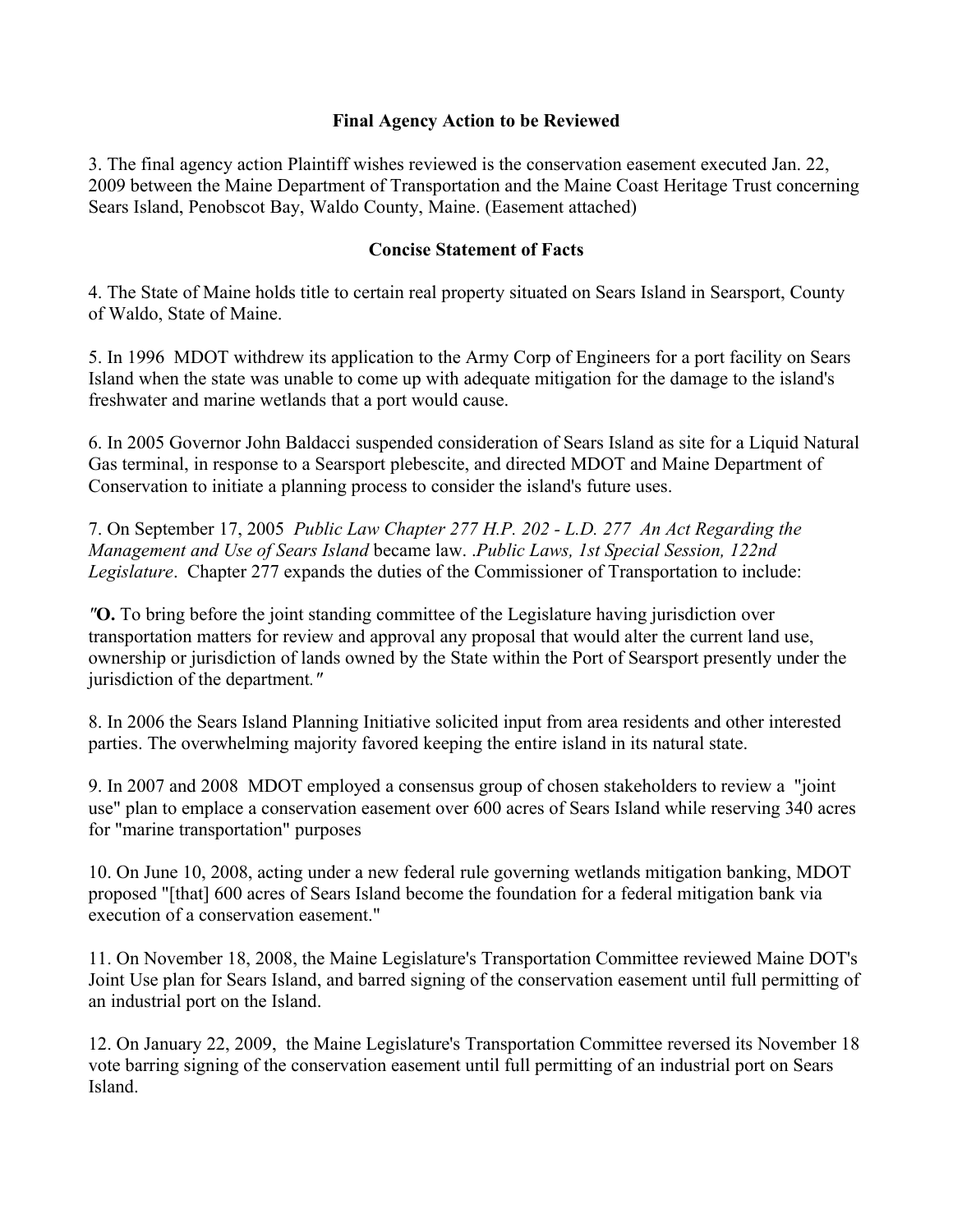13. On Jan. 22, 2009, Maine Governor John E. Baldacci signed Executive Order 24 FY 08/09 directing the Commissioner of the Maine Department of Transportation ("MDOT") to execute a conservation easement ("Easement") between the State of Maine and the Maine Coast Heritage Trust ("MCHT") for 601 acres of Sears Island (the "Protected Property") while retaining 300 acres of Sears Island for development and construction of a cargo/container facility and port (the "Transportation Parcel").

14. On Jan. 22, 2009, in response to the Governor's Executive Order, the MDOT Commissioner signed and executed a conservation easement with the Maine Coast Heritage Trust on 601 acres of Sears Island (the "Protected Property"). Maine Department of Environmental Protection Deputy Commissioner Deborah Garrett signed the easement to designate Maine DEP as third party enforcer of the easement. This easement states that the State of Maine desires the easement in order to "ensure the ability to pursue compensatory mitigation credits for transportation projects on the Protected Property, and has identified two degraded locations on the Protected Property depicted in Exhibit B as "Enhancement/Restoration Areas," as suitable for wetland and upland creation, enhancement and restoration compensatory mitigation (pursuant to *23 M.R.S.A. §153B(1)(G)*,) for the environmental effects of as-yet unidentified Maine DOT transportation projects (the "Transportation Projects")."

15. The Governor's January 22, 2009 Executive Order states this conservation easement is integrally connected with, and a precondition for, the development and construction scheme of a port facility on Sears Island:

"WHEREAS, the Sears Island Planning Initiative Consensus Agreement established that the appropriate uses for Sears Island are compatibly managed marine transportation, recreation, education, and conservation, therefore, the joint use planning process defined two significant land use parcels on the Island, a 601-acre conservation parcel known as the "Protected Property" and a 330-acre "Transportation Parcel", for the benefit of the Town of Searsport, County of Waldo and the State of Maine;

"WHEREAS, Sears Island Planning Initiative Consensus Agreement established that the Maine Department of Transportation (Maine DOT) will actively market, solicit proposals and create partnerships for a cargo/container port on Mack Point and/or Sears Island on the Transportation Parcel;"

"WHEREAS, Sears Island Planning Initiative Consensus Agreement established that the Maine DOT, with the Town of Searsport and appropriate others will provide for light recreation, education and conservation facilities on the Protected Property by conveyance of an easement covering that area;"

"Maine DOT, upon execution of the Conservation Easement, will actively and aggressively work with the Maine Port Authority and other interested parties to initiate the process of marketing and development of a cargo/container port on Mack Point and Sears Island in accordance with the Agreement including initiating a request for proposals for a cargo/container port facility which will utilize environmentally-responsible technologies to minimize impact to natural resources, cultural values and existing marine activities while creating significant economic opportunity for the citizens of the State of Maine."

16. The State of Maine *Sensible Transportation Planning Act ("STPA")* states at Section 5:

"Applicability to Department of Transportation. Transportation planning decisions, capital investment decisions and project decisions of the Department of Transportation are governed by and must comply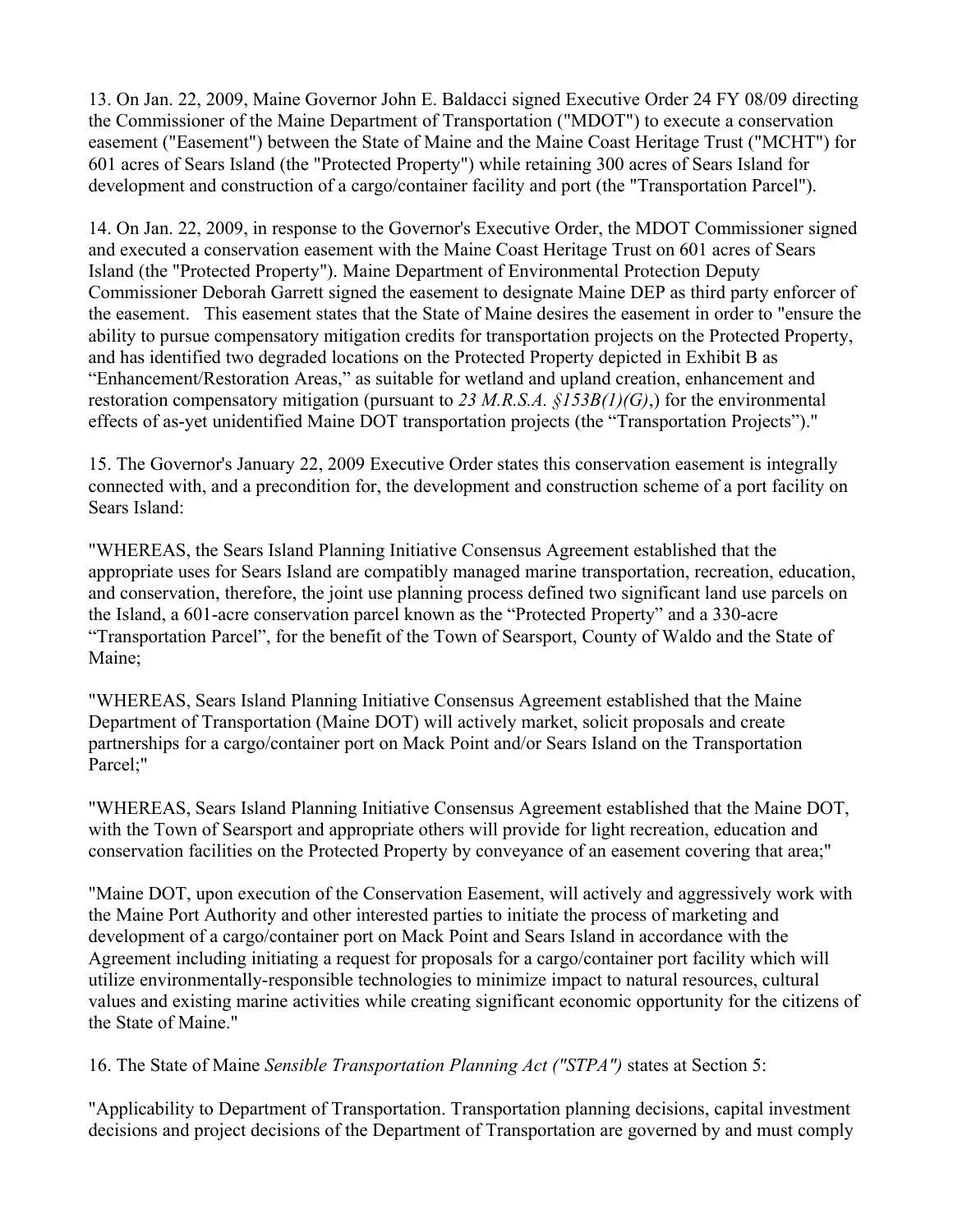with the transportation policy set forth in this section and rules implementing that policy."

17. The marine transportation development scheme described in the conservation easement and the Governor's executive order, and preconditioned on the execution of the easement, meets the definition of a "significant transportation project" under *Chapter One, Section 3* of the rules promulgated by Maine DOT pursuant to the Sensible Transportation Policy Act (STPA) ("*Rules for the Sensible Transportation Policy Act*").

18. Chapter One, Section 7 of the STPA rules states:

"Whether initiated by Maine DOT, MPOs, municipalities or others, all planning for significant transportation projects shall adhere to the requirements of the Sensible Transportation Policy Act (STPA). Before funding a significant transportation project, the STPA requires that the department evaluate the full range of reasonable transportation strategies to address the transportation need. Both STPA and the National Environmental Policy Act (NEPA) require that Maine DOT identify and develop strategies that are context sensitive and minimize adverse effects to environmental quality. In an effort to streamline and integrate the federal and state decision-making processes, MaineDOT will perform the STPA strategy evaluation process ... coincident with undertaking the NEPA planning and decision-making process."

19. The Jan. 22, 2009 execution of a conservation easement by the MDOT on 601 acres of land on Sears Island as mitigation for the construction of a cargo/container facility and port on 300 acres of land on Sears Island is a final agency action pursuant to *5 MRSA §8002 ¶4.*

20. Maine's Site Location of Development Law states at *38 MRSA §483-A(1)*: "A person may not construct or cause to be constructed or operate or cause to be operated or, in the case of a subdivision, sell or lease, offer for sale or lease or cause to be sold or leased any development of state or regional significance that may substantially affect the environment without first having obtained approval for this construction, operation, lease or sale from the department.

21. Maine's Site Location of Development Law states at 38 MRSA 482(2)(A): "Development of state or regional significance that may substantially affect the environment," in this article also called "development," means "any federal, state, municipal, quasi-municipal, educational, charitable, residential, commercial or industrial development that: A. Occupies a land or water area in excess of 20 acres;"

22. The Jan. 22, 2009 conservation easement names the Maine Department of Environmental Protection as the "third party enforcer" for the terms and conditions of the easement. This is an unlawful conflict of interest. The Maine DEP and the easement Grantor, the Maine DOT, are both executive branch agencies whose Commissioners serve at the pleasure of the Governor. The Third Party Enforcer, by definition, must be a party that is completely independent from the Executive Branch of the State of Maine - not an integral part of it.

# **Grounds For Relief being Sought**

23. Mr. Huber seeks relief for the failure of the Maine DOT to "evaluate the full range of reasonable transportation strategies to address the transportation need"; to "identify and develop strategies that are context sensitive and minimize adverse effects to environmental quality"; to conduct a "strategy evaluation process" and to fulfill other requirements of the Sensible Transportation Policy Act and its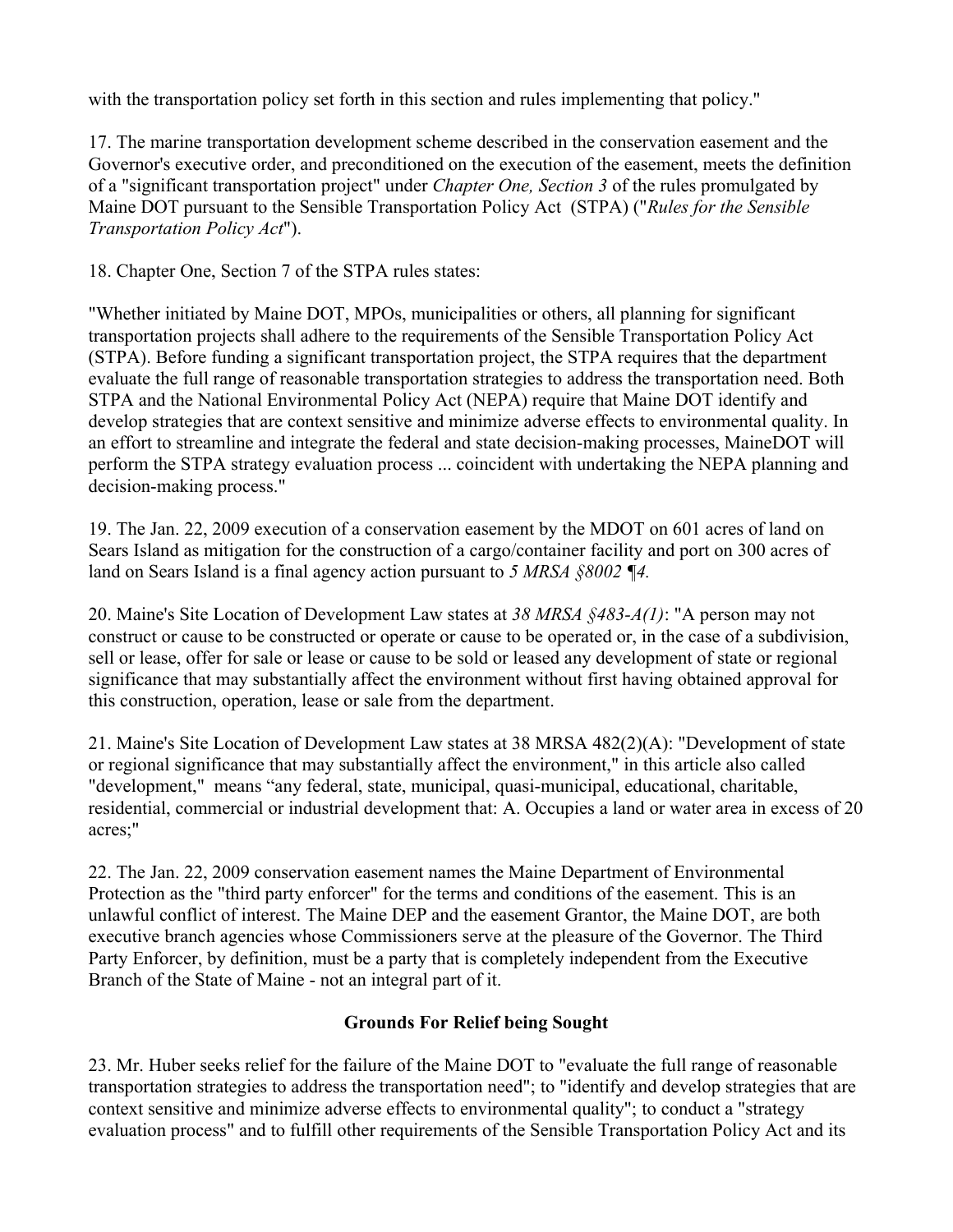rules prior to executing the conservation easement on January 22, 2009.

24. Mr Huber seeks relief from the un-Constitutional exercise of PL 277 which gives the Joint Committee on Transportation executive powers to approve or disapprove Sears Island-related land use, ownership or jurisdiction decisions, in violation of the separation of powers outlined in Sections 1 and 2 of the Maine Constitution's *Article III: Distribution of Powers.* PL 277 is also inconsistent with statutory authority given legislative joint committees in *MRSA 3 §165. Joint committees, authority.*

25. Mr. Huber seeks relief for the failure of MDEP to require MDOT to apply for a Maine Site Location of Development permit for its planned marine transportation parcel/cargo/container port prior to executing the Jan. 22, 2009 conservation easement that is a necessary precondition for this port.

26. MDEP's signing of the conservation easement and assumption of third party enforcer status is itself a final agency action pursuant to 5 MRSA §8002 ¶4. The agency decision itself fails to meet MDEP's own standards of the Site Location of Development Act which call for a "" in large development planning.

Maine's site law clearly states that MDOT must have this permit prior to making an "offer for sale or lease or cause to be sold or leased any development of state or regional significance that may substantially affect the environment without first having obtained approval for this construction, operation, lease or sale from the department." Governor Baldacci's executive order of Jan. 22, 2009 states that upon execution of this conservation easement the MDOT is required to "actively and aggressively work with the Maine Port Authority and other interested parties to initiate the process of marketing and development of a cargo/container port on Mack Point and Sears Island in accordance with the Agreement including initiating a request for proposals for a cargo/container port facility." This language clearly shows that, upon execution of the easement, the MDOT is to initiate efforts to offer for sale or lease or development the 300 acre "transportation parcel" at Sears Island for a major cargo/container port and facility. This marketing activity by MDOT requires a permit under the Site Law, due to the size, scope and statewide and regional significance of the planned port facility.

27. Mr. Huber seeks relief for the failure of MDOT to appoint an Third Party Enforcer for the easement that is actually independent.

# **Demand for Relief**

 28. Mr. Huber asks this Court to find *Public Law Chapter 277 An Act Regarding the Management and Use of Sears Island* to be an unconstitutional delegation of Executive Branch land use decisionmaking power to the Maine Legislature's Joint Committee on Transportation, in violation of Sections 1 and 2 of the Maine Constitution's Article III Distribution of Powers, and of *MRSA 3 §165 Joint Committees, Authority,* and declare all decisions made pursuant to its exercise by the Joint Committee on Transportation and Maine DOT invalid.

29. Mr. Huber asks this Court to rescind the Jan. 22, 2009 conservation easement until the MDOT has fully complied with the requirements of the Maine Sensible Transportation Policy Act and the Maine Site Location of Development Law.